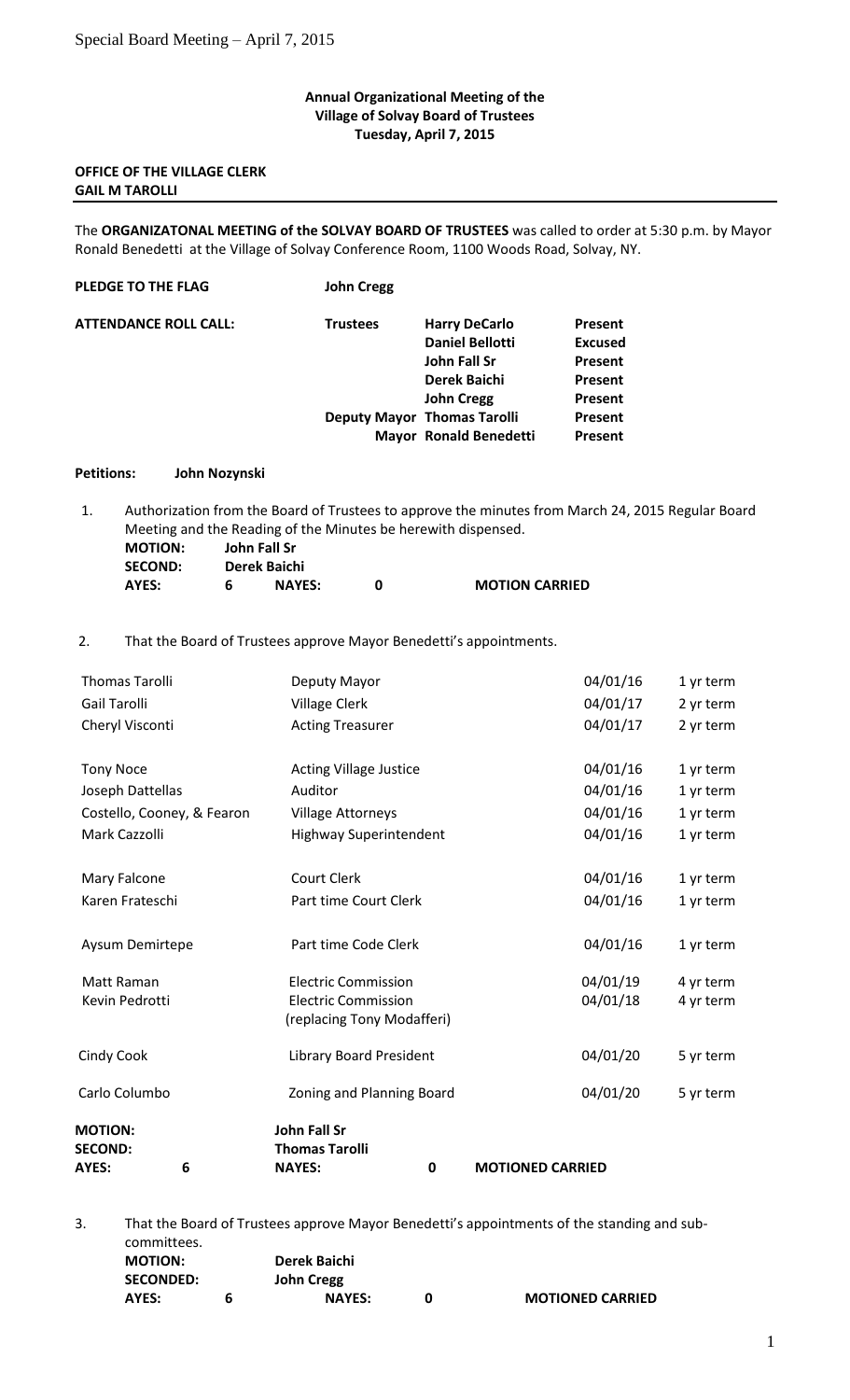| Administration:         | Chairman:      | Mayor:          | Ronald Benedetti                |
|-------------------------|----------------|-----------------|---------------------------------|
|                         | Members:       | Trustees:       |                                 |
|                         |                |                 | John Cregg                      |
|                         |                |                 | Daniel Bellotti                 |
|                         |                |                 | John Fall Sr.                   |
|                         |                |                 | Derek Baichi                    |
|                         |                |                 | <b>Thomas Tarolli</b>           |
|                         |                |                 | Harry DeCarlo                   |
| Public Works:           | Chairman:      | Trustee:        |                                 |
|                         |                |                 | John Cregg                      |
|                         | <b>Members</b> | <b>Trustees</b> | Daniel Bellotti<br>Derek Baichi |
|                         |                |                 |                                 |
| Police:                 | Chairman:      | Trustee:        | John Fall Sr                    |
|                         | Members:       | Trustees:       | Daniel Bellotti                 |
|                         |                |                 | Harry DeCarlo                   |
| Parks:                  | Chairman:      | Trustee:        | <b>Tom Tarolli</b>              |
|                         | Members:       | Trustees:       | John Cregg                      |
|                         |                |                 | Daniel Bellotti                 |
|                         |                |                 |                                 |
| <b>Buildings:</b>       | Chairman:      | Trustee:        | Daniel Bellotti                 |
|                         | Members:       | Trustees:       | John Fall Sr                    |
|                         |                |                 | John Cregg                      |
| Library:                | Chairman:      | Trustee:        | Harry DeCarlo                   |
|                         |                |                 |                                 |
| Codes:                  | Chairman:      | Deputy Mayor:   | <b>Tom Tarolli</b>              |
|                         | Members:       | Trustees:       | John Fall Sr                    |
|                         |                |                 | Harry DeCarlo                   |
|                         |                |                 | Derek Baichi                    |
|                         |                |                 | Daniel Bellotti                 |
|                         |                |                 | John Cregg                      |
| Financial:              | Chairman:      | Mayor:          | Ronald Benedetti                |
|                         | Members:       | Trustees:       |                                 |
|                         |                |                 | Daniel Bellotti                 |
|                         |                |                 | John Cregg<br>∗                 |
|                         |                |                 | Derek Baichi<br>∗               |
|                         |                |                 | John Fall Sr                    |
|                         |                |                 | Harry DeCarlo*                  |
|                         |                |                 | <b>Thomas Tarolli</b>           |
|                         |                |                 | *Report finances to Mayor       |
|                         |                |                 | and standing committee          |
|                         |                |                 |                                 |
| Safety Committee/       | Chairman:      | Trustee:        | Derek Baichi                    |
| <b>Risk Management:</b> | Members:       | Trustees:       | John Cregg                      |
|                         |                |                 | Harry DeCarlo                   |
|                         |                | Mayor:          | Ronald Benedetti                |
|                         |                |                 | Mark Cazzolli                   |
|                         |                |                 | Joe Hawksby                     |
|                         |                |                 | Chief Al Wood                   |
|                         |                |                 | Manny Falcone                   |
|                         |                |                 | Jack Zingaro                    |
|                         |                |                 | Paul Hoffman                    |
|                         |                |                 | Carl Hill                       |
| Insurance:              | Chairman:      | Trustee:        | Daniel Bellotti                 |
|                         |                |                 |                                 |
|                         | Members:       | Trustees:       | Derek Baichi<br>John Fall Sr    |
|                         |                |                 |                                 |
| Stormwater:             | Chairman:      | Trustee:        | Harry DeCarlo                   |
|                         | Members:       | Trustees:       | Derek Baichi                    |
|                         |                |                 | John Cregg                      |
|                         |                |                 | Mark Cazzolli                   |

Peter Albrigo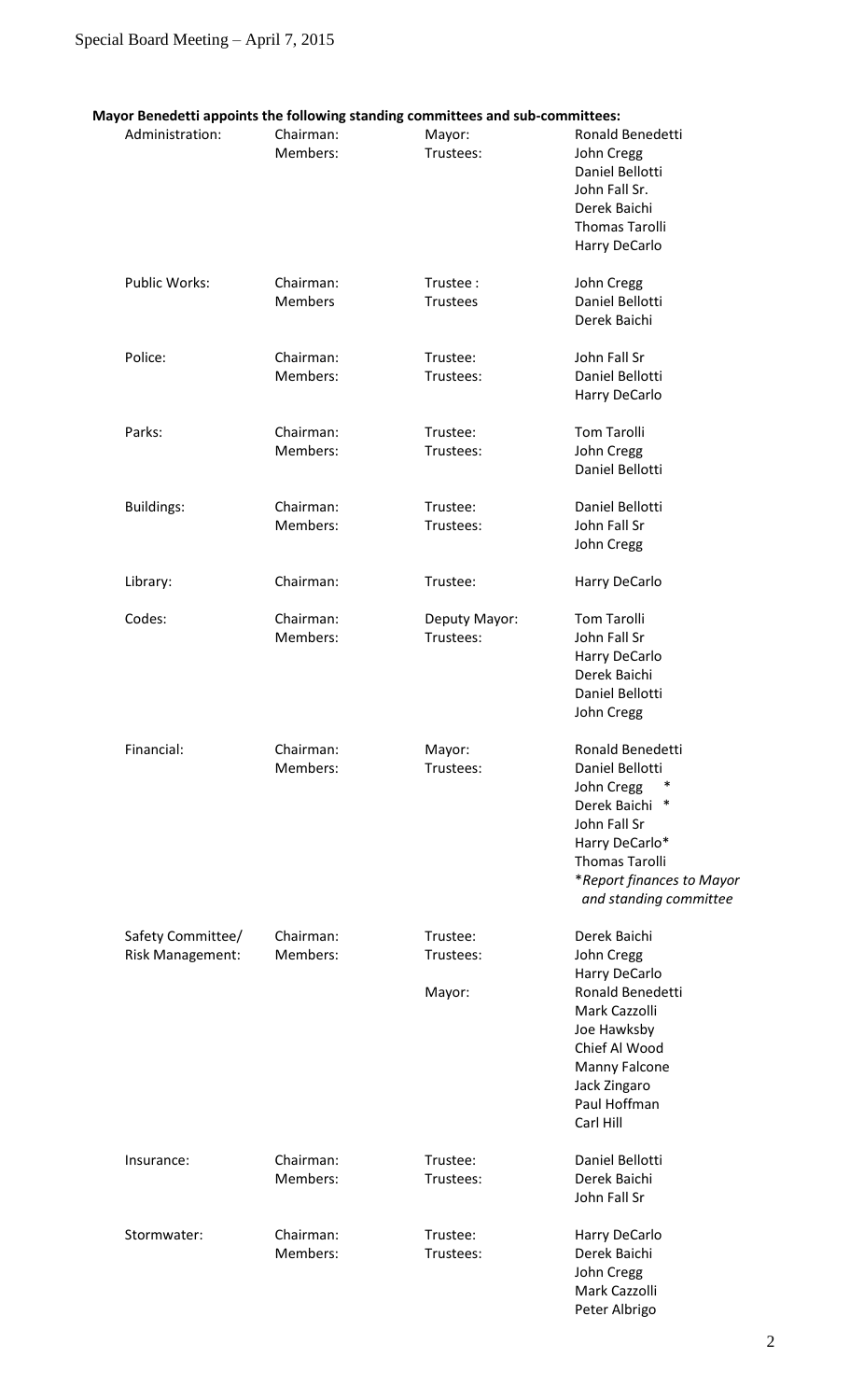Seating Facing Podium – Left to Right: Harry DeCarlo, Thomas Tarolli, Mayor Benedetti, Daniel Bellotti, John Fall Sr, Derek Baichi, John Cregg

4. That the Board of Trustees designated the fourth Tuesday of each month as the Regular Meeting of the Village of Solvay Board of Trustees, such meetings are to be held at the Town of Geddes Court Room, 1000 Woods Road, Solvay, NY 13209 at 6:00 p.m., local time.

| <b>MOTION:</b>   | Derek Baichi  |                         |
|------------------|---------------|-------------------------|
| <b>SECONDED:</b> | John Fall Sr  |                         |
| AYES:            | <b>NAYES:</b> | <b>MOTIONED CARRIED</b> |

5. That the Board of Trustees continues to follow the procurement policy as set forth in Chapter 29 of the Village of Solvay Code.

| <b>MOTION:</b>   | <b>John Cregg</b> |               |                         |
|------------------|-------------------|---------------|-------------------------|
| <b>SECONDED:</b> | Derek Baichi      |               |                         |
| AYES:            |                   | <b>NAYES:</b> | <b>MOTIONED CARRIED</b> |

6. That the Board of Trustees authorize for all periods commencing April 1, 2015 to March 31, 2016 the Mayor, all Trustees, Village Officers, Department Heads, to attend meetings, seminars, and schools, from time to time, and to authorize expenses incurred thereby. Such meetings would include those convened by the MEUA, NYPA, the Conference of Mayors and Municipal Officials, Department of Audit and Control, Clerk's Meetings and any other meetings convened, that relate to the business of the Village of Solvay, pursuant to Article 3, chapter 26 of the Village of Solvay Code. **MOTION: Derek Baichi SECONDED: Thomas Tarolli**

| AYES: | <b>NAYES:</b> | <b>MOTIONED CARRIED</b>                                                                                   |
|-------|---------------|-----------------------------------------------------------------------------------------------------------|
|       |               | 7. That the Board of Trustees designate Solvay Bank as the Official Depository for the Village of Solvay. |

| <b>MOTION:</b>   |   | John Fall Sr      |   |
|------------------|---|-------------------|---|
| <b>SECONDED:</b> |   | <b>John Cregg</b> |   |
| AYES:            | 6 | <b>NAYES:</b>     | 0 |

8. That the Board of Trustees designate the Post Standard as the official newspaper for the Village of Solvay. **MOTION: Thomas Tarolli SECONDED: John Fall Sr AYES: 6 NAYES: 0 MOTIONED CARRIED**

**AYES: 6 NAYES: 0 MOTIONED CARRIED**

9. **WHEREAS,** the Board of Trustees has determined to pay a fixed rate for mileage as reimbursement to officers and employees of the Village of Solvay.  **NOW, THERFORE BE IT RESOLVED,** 

 **Section 1**. That the Board of Trustees shall approve reimbursement of such officers and employees at the rate of  $-$  \$.51/mile.

 **Section 2.** That this resolution shall take effect April 1, 2015. If a Village vehicle is available the employee will use the Village vehicle and not receive mileage.

| <b>MOTION:</b>   | Derek Baichi      |                         |
|------------------|-------------------|-------------------------|
| <b>SECONDED:</b> | <b>John Cregg</b> |                         |
| AYES:            | <b>NAYES:</b>     | <b>MOTIONED CARRIED</b> |

10. That the Board of Trustees authorize the Village of Solvay Electric Power Department to enter into a license agreement with Consolidated Rail Corporation for an aerial power line occupation. Location: Secondary Track, LC 30-6251, Mile Post 5.14, Albany Division, (File S-1755).

| <b>MOTION:</b>   |              | <b>Harry DeCarlo</b> |                         |
|------------------|--------------|----------------------|-------------------------|
| <b>SECONDED:</b> | Derek Baichi |                      |                         |
| AYES:            |              | <b>NAYES:</b>        | <b>MOTIONED CARRIED</b> |

11. The "official undertakings" required by Section 3-306 of the New York Village Law are satisfied by various insurance policies purchased by the Village.

| <b>MOTION:</b>   | <b>Thomas Tarolli</b> |                         |
|------------------|-----------------------|-------------------------|
| <b>SECONDED:</b> | <b>Harry DeCarlo</b>  |                         |
| AYES:            | <b>NAYES:</b>         | <b>MOTIONED CARRIED</b> |

12. Authorization from the Board of Trustees to approve the Investment Program for the Village of Solvay, to be adopted by Resolution, shall be of adequate scope so all participants in the investment process can act responsibly as custodians of public funds and to avoid any transaction that might impair public confidence.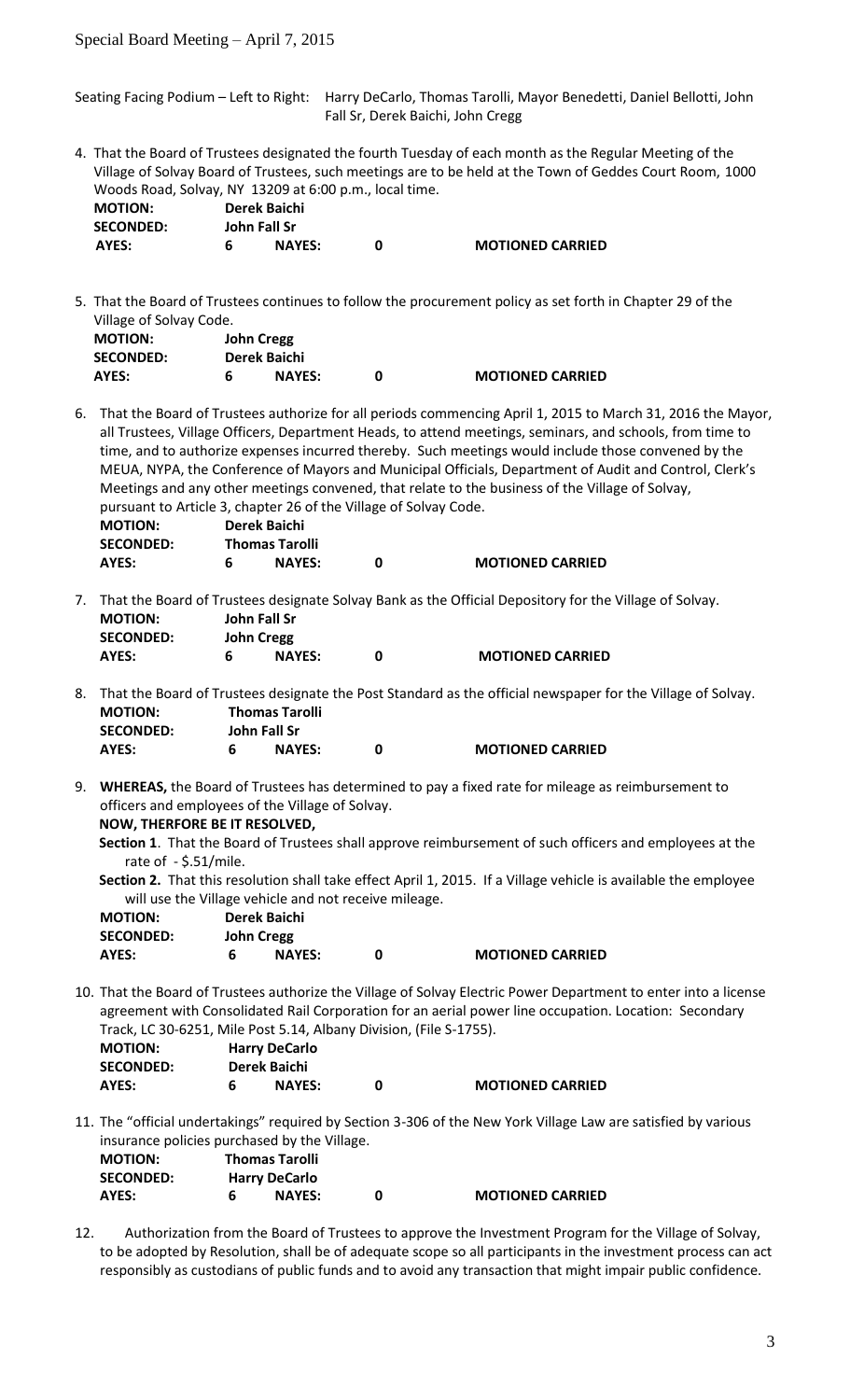Investments shall be made with judgment and care, under circumstances then prevailing, not for speculation but for investment considering the safety of the principal. Investments shall meet four basic objectives:

- 1. Legal conform to all applicable federal and state requirements.
- 2. Safety principal preservation
- 3. Liquidity to provide adequacy to meet all operating obligations.
- 4. Yield Obtain a reasonable rate of return.

Responsibility for administration of the investment policy is delegated to the Mayor and Treasurer or its designee and who shall establish written procedures for operation of the investment program consistent with the investment objectives. The procedures shall not be part of policy but should be reviewed at least annually.

The following banks and trust companies are authorized for the deposit of Village of Solvay funds in the maximum amounts.

Solvay Bank \$3,000,000

All deposits of the Village of Solvay shall be secured in excess of provisions of Federal Deposit Insurance Act by a pledge of eligible securities with an aggregate market value equal to the aggregate amount of deposit from categories designed in Exhibit A to the policy. Eligible securities used for collateralizing deposits shall be held by the depository subject and custodian agreements.

Standards for diversifications of investment relates to size of depository.

Permitted investments include the following types:

- 1. Special time deposit accounts
- 2. Certificates of deposit
- 3. Obligations of United States of America

The treasurer or its designee is authorized to contract for the purchase of investments. The Village of Solvay shall maintain a list of financial institutions for investment purposes with the Treasurer responsible for maintaining a listing of proposed depositories, custodians. Such listing included in Exhibit B shall be evaluated annually. Any investment to be purchased directly or through a repurchase agreement from an authorized trading partner (affiliated with New York Federal Reserve Bank as primary dealer) shall have the joint approval of the Mayor and Treasurer.

The Board of Trustees may request periodic reports, and review as necessary.

FINANCIAL INSTITUTIONS FOR INVESTMENT PURPOSED

### Solvay Bank

# ELIGIBLE SECURITIES FOR SECURING PUBLIC DEPOSITS

- 1. Obligations of, or fully guaranteed by, the US Government, its agencies and governments Sponsored Corporations, which would include, for example, obligations of Fannie Mae and Freddie MAC,
- 2. Obligations of, or fully guaranteed by certain international development banks.
- 3. Obligations partially guaranteed by agencies of the US Government to the extent of such guarantee.
- 4. Obligations of, or fully guaranteed by, the State of New York and its political subdivisions.
- 5. Obligations of state other than New York rated in one of the three highest rating categories.
- 6. Obligations of Puerto Rico rated in one of the three highest rating categories.
- 7. Obligations of certain counties, cities and other governmental entities of states other than New York rated in one of the three highest rating categories.
- 8. Obligations of New York corporations that are rated in one of the two highest rating categories.
- 9. Mortgage-related securities ("SMMEA's)
- 10. Certain commercial paper and bankers' acceptances rated in the highest short term rating category and having a maturity of less than 60 days.
- 11. US Government zero coupon obligations.

### **MOTION: Derek Baichi**

| .                | _______________ |                         |
|------------------|-----------------|-------------------------|
| <b>SECONDED:</b> | John Fall Sr    |                         |
| AYES:            | <b>NAYES:</b>   | <b>MOTIONED CARRIED</b> |